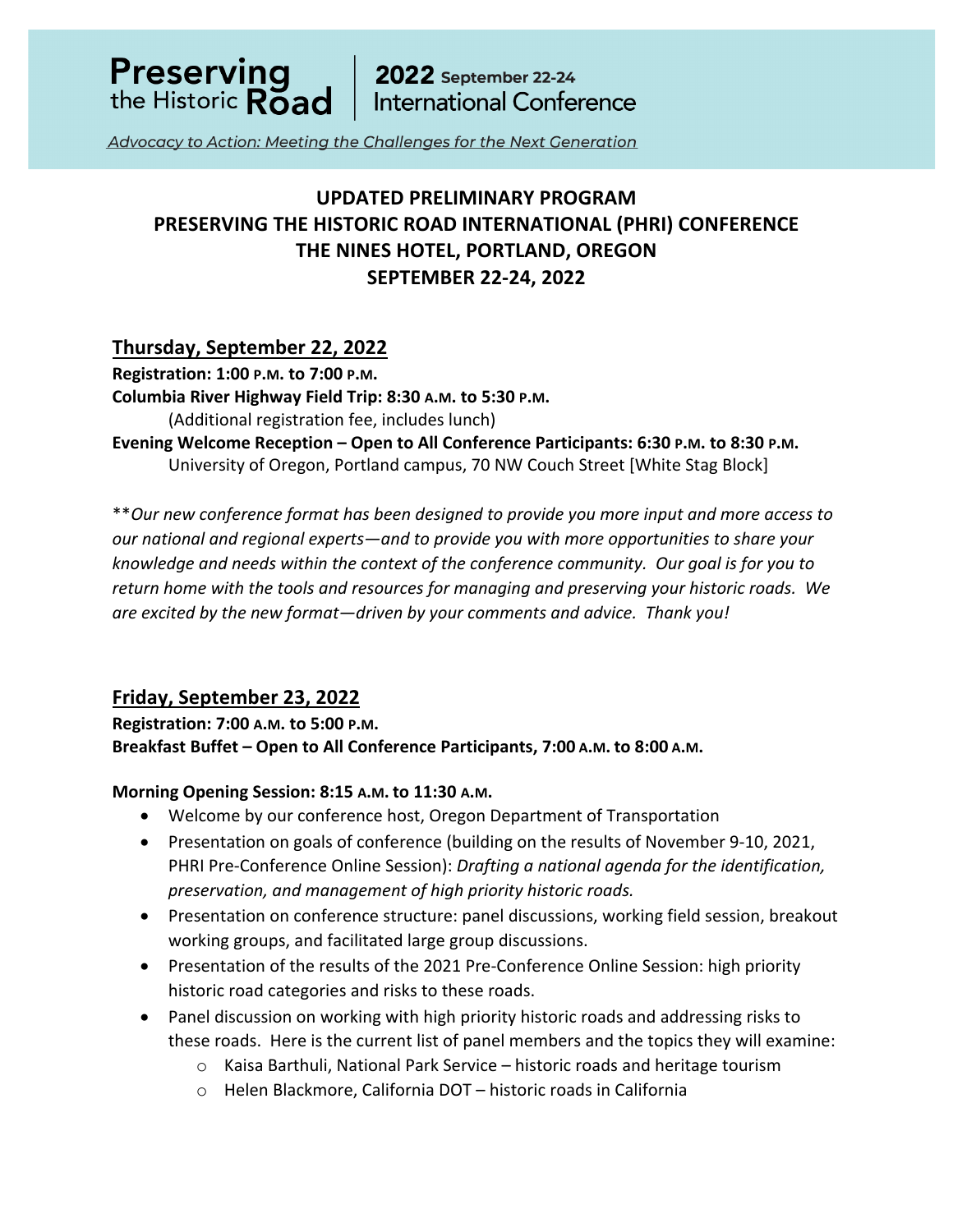- o Anne Bruder, Maryland DOT historic roads and the "Negro Motorist Green Book"
- o Terra Lingley, Oregon DOT historic roads in Oregon
- o Terri Lotti, HNTB Corporation, and Kristen Zschomler, Mead & Hunt historic roads and underrepresented communities
- o Leslie Wolfenden, Texas Historical Commission historic roads in Texas

### **Field Session: Noon to 5:00 P.M. – Lunch Provided for All Conference Participants**

- During this working field session, we will focus on two Portland roads that represent both existing and emerging historic road typologies—Terwilliger Parkway and Martin Luther King Junior Boulevard. This field session will include hands-on and on-site conversations with local advocates and national experts while exploring cutting edge strategies for the identification, preservation and management of historic roads.
- In addition to the knowledge exchange, we will use the field session as an opportunity for you to meet participants with similar historic road needs or concerns. We'll take your interests and goals and organize you into working groups—for specialized advice and creative brainstorming during the post-dinner breakout sessions, as noted below. The groups will be based on your interests!

### **Dinner Buffet and Cash Bar at Hotel - For All Conference Participants, 6:00 P.M. to 7:30 P.M.**

### **Post-Dinner Working Groups, 7:30 P.M. to 9:30 P.M. (CONTINUATION OF CASH BAR)**

- Breakout working group discussions will build on the results of the 2021 Online Session, the morning's conference session, and the field sessions. Our local and national experts will be available to offer insights and guidance.
- The evening goal will be to fine-tune categories of high priority historic roads and risks with each group focusing on a topic or area most relevant to team members. Results of breakout group discussions to be the focus of Saturday morning's discussions.

### **Saturday, September 24, 2022**

# **Registration: 7:00 A.M. – Noon Breakfast Buffet – Open to All Conference Participants, 7:00 A.M. to 8:00 A.M.**

### **Friday Evening's Breakout Groups' Presentations: 8:15 A.M. to 8:45 A.M.**

### **Morning Session: Panel Discussion – A Reality Check, 8:45 A.M. to 10:00 A.M.**

- Conference team members' share their synthesis of Friday Evening's Breakout Groups
- Panelists will discuss—from their points of view and positions—what is feasible and what are the limitations/roadblocks to creating an agenda to address the risks and